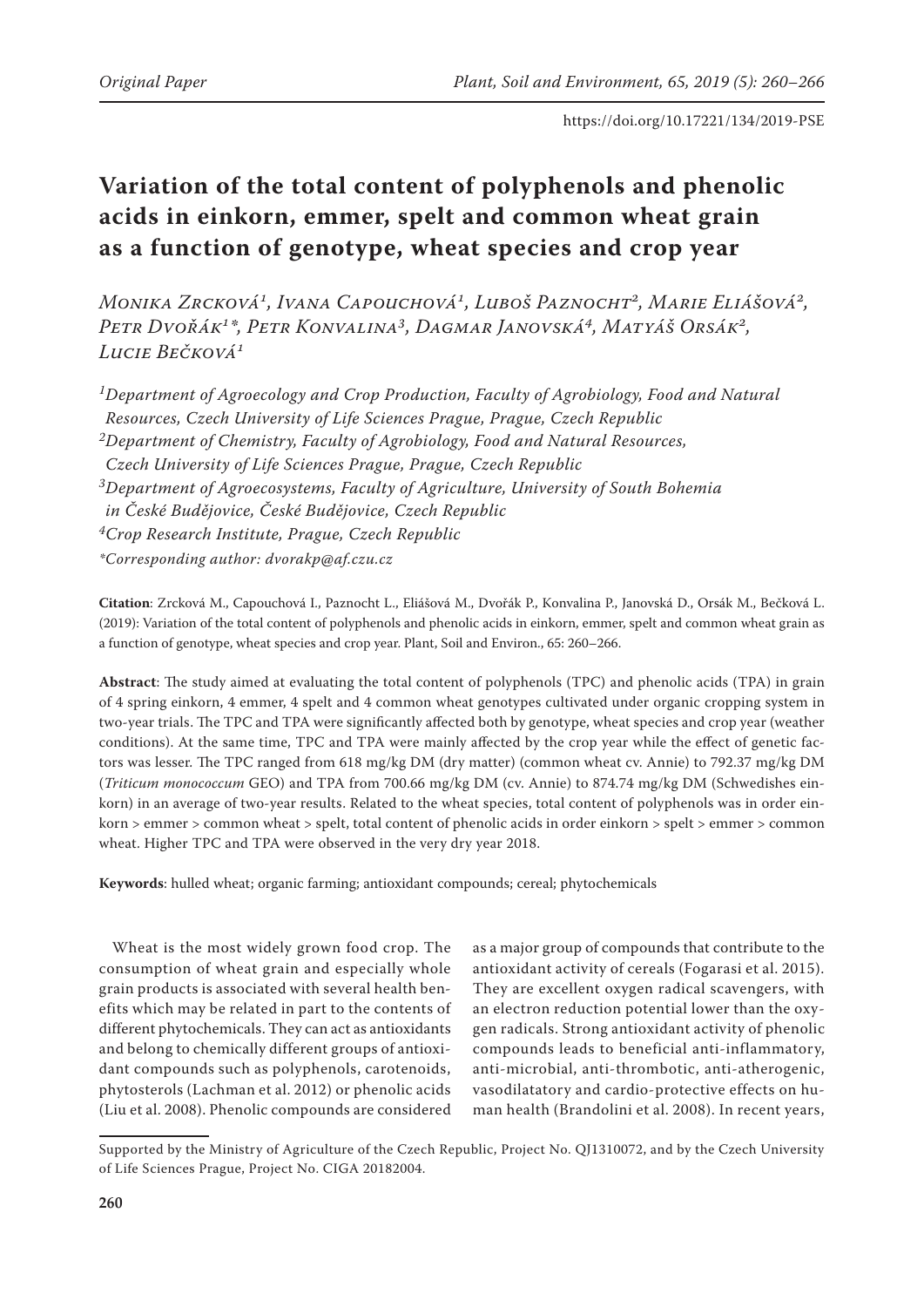many studies have dealt with antioxidant compounds in common wheat or durum wheat (Stracke et al. 2009, Ficco et al. 2014, Martini et al. 2015).

Current trends towards organic and low-impact agriculture, as well as an increase in the utilization of organic food products, provide wider possibilities also for use of hulled wheat species (Brandolini et al. 2008). Hulled wheat species *Triticum dicoccum* (Schrank) Schuebl, *T. monococcum* L. and *T. spelta* L., also known as emmer, einkorn and spelt, respectively, were among the earliest *Triticeae* domesticated by a human (Chrpová et al. 2013). Despite their limited commercial availability, consumer's demand for einkorn, emmer and spelt is currently increasing because bakery and other cereal products derived thereof are widely perceived as 'healthy' alternatives to those made of bread wheat (Ziegler et al. 2016). Moreover, these wheat species could be an alternative to common wheat especially in organic farming with a wider diversity of crops. They are cultivated in organic farms in Europe not only because they are believed to have a higher nutritive value in comparison with common wheat, but also due to their higher resistance to unfavourable environmental conditions as well as lower fertilization and soil requirements (Konvalina et al. 2012). However, information regarding to antioxidant compounds in hulled wheat species cultivated under organic cropping system is still scarce, although this knowledge is important both for breeding and for organic farming.

Despite relatively high genetic weighing, some environmental factors such as the specific climate parameters (rainfall and temperature) influence the antioxidant compounds development, too (Ficco et al. 2014). Some authors have observed an increased antioxidants synthesis in different cereals grown under water deficit and higher average temperatures during the grain filling (Paznocht et al. 2018). The results of Lu et al. (2015) showed that environment factors (E), including precipitation and temperature stress, had a stronger influence on the selected health-beneficial components and antioxidant properties of soft winter wheat than genotype  $(G)$  or  $G \times E$  interaction. Related to the phenolic compounds, they are secondary metabolites synthesized during plant development in response to stress conditions. Therefore, environmental stresses that induce oxidative damage often promote the synthesis of phenolic metabolites, which act as phytoalexins and safeguard cell wall integrity (Brandolini et al. 2013).

The objective of this study was to determine total contents of polyphenols and phenolic acids in the

collection of spring einkorn, emmer, spelt and, for comparison, common wheat genotypes grown under organic cropping system to identify the richest sources for potential improving the nutritional value of different wheat products. The understanding of the genotype, year (weather conditions) and  $G \times Y$ effects on evaluated antioxidant compounds could also be used for improving the breeding efforts to produce hulled wheats grain rich in selected health components. Therefore, in addition to the effect of genotypes and wheat species on polyphenols and phenolic acids content, the effect of weather conditions (i.e. temperature and precipitation) was investigated, too.

# **MATERIAL AND METHODS**

**Plant material**. The collection of 12 spring hulled wheat genotypes was cultivated in the exact field plot trials, carried out during the 2017 and 2018 growing seasons at the experimental station of the Czech University of Life Sciences in Prague-Uhříněves (central part of Bohemia, 295 m a.s.l., average annual temperature 8.4°C, average sum of precipitation 575 mm). The collection involved 4 einkorn wheat, 4 emmer wheat and 4 spelt wheat genotypes (both present cultivars, old landraces and accessions obtained from the Gene Bank of the Crop Research Institute Prague). The collection was supplemented by 4 common wheat genotypes (as a control).

The field trials with evaluated wheat genotypes were established using random blocks, in 3 replicates, with an experimental plot average area of 10  $\mathrm{m}^2.$  The trials were carried out under an organic cropping system. Red clover was used as a preceding crop of wheat. Treatment of the wheat stands by weeding harrows was used during the vegetation; no fertilizers nor pesticides were applied. After the harvest, the yield of a grain of evaluated genotypes was observed, and hulled spikelets of einkorn, emmer and spelt were dehulled using a dehulling laboratory machine.

As for the weather conditions (Table 1), the period of wheat heading, flowering, grain filling and maturing both in 2017 and 2018 was generally similar in temperatures. As to precipitation, the year 2018 was very dry and reached only 33% of precipitation in the evaluated period compared to 2017.

**Grain samples**. Grain samples obtained after the field plot trials harvest were ground using IKA analytical mill (Janke & Kunkel Co., Staufen, Germany) to pass through 0.5 mm screen (35 mesh) and ho-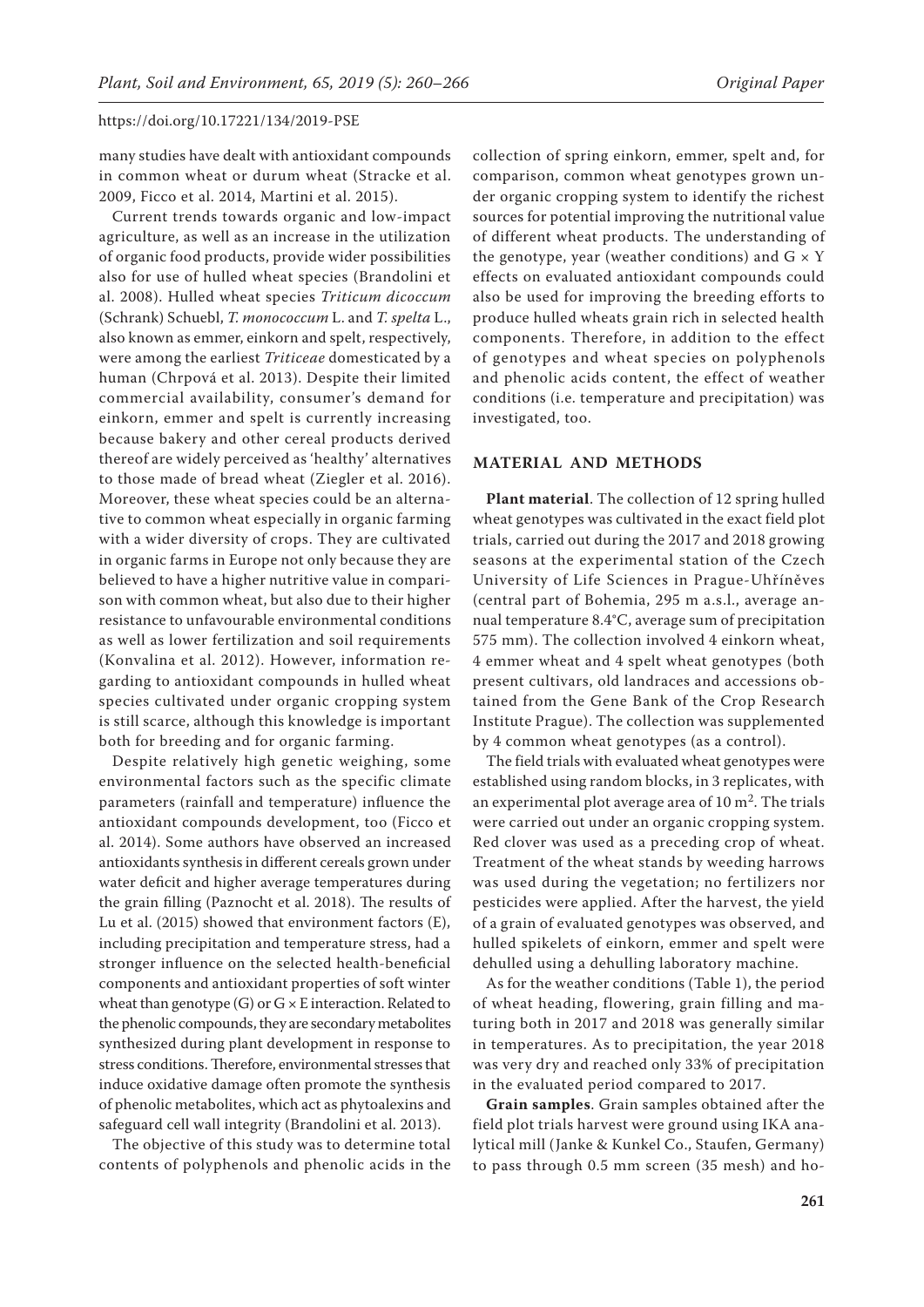| Table 1. Weather conditions in accuues from heading to grain maturity           |        |                                      |                                   |                                      |                                   |  |
|---------------------------------------------------------------------------------|--------|--------------------------------------|-----------------------------------|--------------------------------------|-----------------------------------|--|
| Decade                                                                          | Month  | 2017                                 |                                   | 2018                                 |                                   |  |
|                                                                                 |        | average temperature<br>$(^{\circ}C)$ | $\Sigma$ of precipitation<br>(mm) | average temperature<br>$(^{\circ}C)$ | $\Sigma$ of precipitation<br>(mm) |  |
| 1 <sup>st</sup>                                                                 | June   | 20.0                                 | 13.2                              | 17.7                                 | 11.4                              |  |
| 2 <sup>nd</sup>                                                                 | June   | 19.8                                 | 62.8                              | 18.6                                 | 6.6                               |  |
| 3 <sup>rd</sup>                                                                 | July   | 20.5                                 | 13.2                              | 19.4                                 | 15.0                              |  |
| 4 <sup>th</sup>                                                                 | July   | 19.2                                 | 12.6                              | 22.5                                 | 6.0                               |  |
| 5 <sup>th</sup>                                                                 | July   | 19.8                                 | 41.8                              | 25.7                                 | 9.6                               |  |
| 6 <sup>th</sup>                                                                 | August | 24.8                                 | 3.0                               | 21.6                                 | 0.0                               |  |
| Average temperature and<br>$\Sigma$ of precipitation in<br>the evaluated period |        | 20.7                                 | 146.6                             | 20.9                                 | 48.6                              |  |
| Long-term standard                                                              |        |                                      |                                   | 17.3                                 | 74.0                              |  |

Table 1. Weather conditions in decades from heading to grain maturity

mogenised well. Dry matter (DM) was determined by drying of a meal at 105°C for 24 h. Three replicates were made in all of the following analyses.

**Total polyphenols content (TPC)**. The TPC was evaluated according to Eliášová and Paznocht (2017). Briefly, 2.5 g of the meal was extracted with 25 mL of 0.1% HCl in methanol. 2 mL of extract was reacted with 2.5 mL of Folin-Ciocalteu reagent with the addition of 7.5 mL of 20% sodium carbonate and filled up with pure water to 50 mL. After 2 h the solution was measured spectrophotometrically at 765 nm. The results were quantified using external calibration and expressed as mg of gallic acid equivalent per kg of DM.

**Total phenolic acids content (TPA)**. For extraction and chromatographic separation, a method published by Martini et al. (2015) with some modifications was used. Briefly, 0.25 g of the meal was hydrolysed with 14 mL of 2 mol/L aqueous sodium hydroxide for 1 h at the room temperature. 7 mL of 4 mol/L HCl was added to adjust acidic pH (1–2). Two mL of hydrolysate were transferred into 8 mL glass vial and twice extracted with 2 mL of ethylacetate. Combined supernatants of upper organic phase were removed to another glass vial, evaporated to dryness under the nitrogen stream and reconstituted with 1 mL of 70% aqueous methanol, filtered through a syringe filter into an amber glass vial and analysed by HPLC-DAD. The analysis was carried out using an Ultimate 3000 HPLC system (Thermo Fisher Scientific, Waltham, USA) with a diode array detector. The analytes were separated by an Omnispher C18 HPLC column  $(250 \times 4.6 \text{ mm})$ ; particle size 5 µm; Agilent, Inc., Santa Clara, USA) and detected at two different wavelengths 280 nm and 325 nm. The results were expressed in mg of the analyte per kg of DM.

**Statistical analysis**. The results were statistically analysed by the analysis of variance (ANOVA) method. The differences between mean values were evaluated by the Tukey's *HSD* (honestly significant difference) test in the SAS program (SAS Institute, Carry, USA), version 9.4 at the level of significance  $P = 0.05$ .

# **RESULTS AND DISCUSSION**

**Total polyphenols content**. The results of ANOVA related to the 16 wheat genotypes belonging to the four wheat species and grown over two trial years are given in Table 2. The analysis shows that the TPC was significantly affected both by genotype, wheat species (S), crop year (Y) and interaction  $(G \times Y)$ . However, differences in the impact of individual factors were observed. The TPC was mostly affected by Y (58.44%) and wheat species (20.92%), while the effects of genotype (12.97%) and interaction  $G \times Y$ (7.68%) were lesser.

Table 2. The effect of genotype, wheat species, crop year and interaction  $G \times Y$  (% of the total mean square) on the content of evaluated antioxidants in the wheat grain (ANOVA)

|                   | <b>TPC</b> | <b>TPA</b> |
|-------------------|------------|------------|
|                   |            | (% )       |
| Genotype (G)      | $12.97***$ | $1.23***$  |
| Wheat species (S) | $20.92***$ | $28.57***$ |
| Year $(Y)$        | 58.44***   | $69.25***$ |
| $G \times Y$      | $7.68***$  | $0.95***$  |

\*\*\* $P$  < 0.001; TPC – total content of polyphenols; TPA – total content of phenolic acids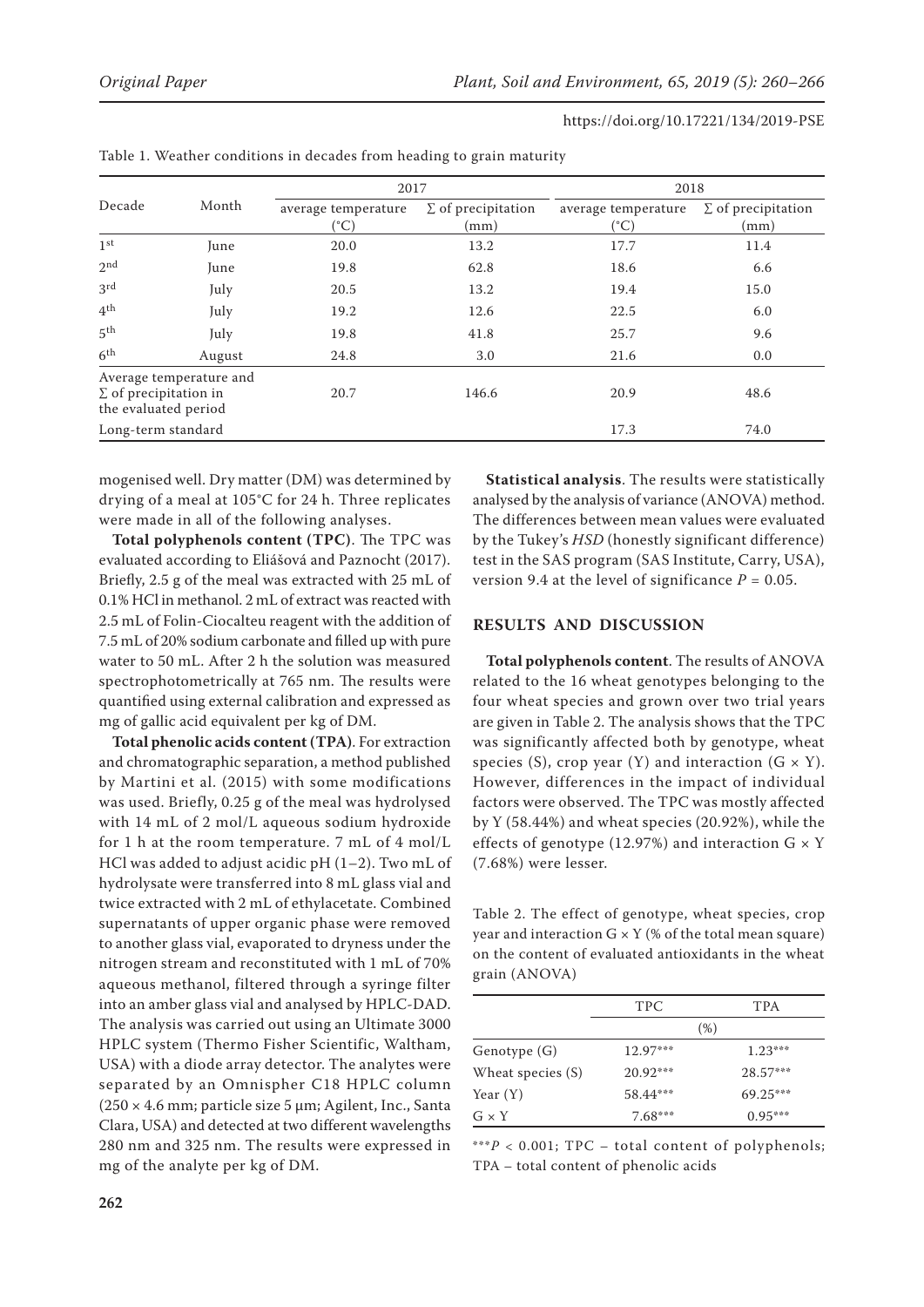The results of the Tukey's *HSD* test describing significance between the mean values of genotypes, wheat species and years is shown in Table 3, a more detailed view on individual genotypes is given in Table 4. The TPC ranged from 556.57 mg/kg DM (common wheat cv. Annie, 2017) to 849.73 mg/kg DM (*T. monococcum* GEO, 2018) (Table 4).

The differences for the TPC of the wheat genotypes in previous studies might be due to differences of genotypes as well as differences in environmental conditions and environment  $\times$  genotype interaction. Our results are similar to those of Lachman et al. (2012) who recorded the TPC from 502 to 748 mg/kg DM in the collection of einkorn, emmer and bread wheat cultivars and accessions. On the other hand,

total polyphenol contents in the collection of *T. monococcum*, *T. dicoccum*, *T. durum*, *T. spelta* and *T. aestivum* genotypes evaluated by Brandolini et al. (2013) were higher in comparison with our results and varied from 1075 to 1374 mg/kg DM. On the contrary, the TPC values in grain samples of different cereal species, including einkorn, were relatively low and ranged from 349 to 593 mg/kg DM (Fogarasi et al. 2015).

Our results confirmed the existence of differences among wheat species – einkorn reached the highest content of total polyphenols (744.97 mg/kg DM), followed by emmer (705.28 mg/kg DM) common wheat (702.15 mg/kg DM) and spelt (694.99 mg/kg DM). However, the only einkorn differed from other wheat species significantly (Table 3).

Table 3. The content of total polyphenols (TPC) and phenolic acids (TPA) in the wheat genotypes, species and years (means ± standard deviation and the Tukey's *HSD* test results)

|                                 | <b>TPC</b>                        | <b>TPA</b>                         |
|---------------------------------|-----------------------------------|------------------------------------|
|                                 | (mg/kg DM)                        |                                    |
| Triticum monococcum 44*         | $757.93 \pm 56.92$ <sup>ab</sup>  | $779.43 \pm 109.64$ <sup>efg</sup> |
| Т. топососсит 38*               | $792.37 \pm 59.07^a$              | $817.54 \pm 43.29$ bcd             |
| Т. топососсит No. 8910*         | $721.07 \pm 19.36$ bcde           | $837.44 \pm 53.00^b$               |
| Schwedisches einkorn*           | $708.50 \pm 12.35$ <sup>cde</sup> | $874.74 \pm 76.03$ <sup>a</sup>    |
| T. dicoccum Brno**              | $695.95 \pm 35.02$ cde            | $792.66 \pm 35.87$ <sup>cdef</sup> |
| T. dicoccum Dagestan**          | $692.62 \pm 43.42$ <sup>de</sup>  | $773.29 \pm 49.06$ <sup>fg</sup>   |
| Weiser Sommer**                 | $724.80 \pm 24.25^{\text{bcde}}$  | $816.29 \pm 24.29$ bcde            |
| Rudico**                        | $707.75 \pm 17.29$ <sup>cde</sup> | $777.49 \pm 37.46$ <sup>fg</sup>   |
| T. spelta No. 8930***           | $715.47 \pm 25.88$ bcde           | $823.26 \pm 62.83$ bc              |
| Špalda bílá jarní***            | $695.60 \pm 26.64$ <sup>cde</sup> | $802.46 \pm 57.17$ bcdef           |
| T. spelta Kew***                | $682.77 \pm 16.03^e$              | $783.89 \pm 20.97$ <sup>def</sup>  |
| T. spelta VIR St. Petersburg*** | $686.13 \pm 18.38$ <sup>e</sup>   | $805.74 \pm 40.08^{bcdef}$         |
| $Izzy^{***}$                    | $736.70 \pm 45.45^{\rm bc}$       | $742.62 \pm 52.44$ gh              |
| Jara****                        | $718.17 \pm 12.45$ bcde           | $705.07 \pm 44.87^i$               |
| Astrid****                      | $734.90 \pm 46.92$ bcd            | $715.48 \pm 62.72$ <sup>hi</sup>   |
| Annie****                       | $618.83 \pm 62.92$ <sup>f</sup>   | $700.66 \pm 62.57$ <sup>i</sup>    |
| $\mathit{HSD}_{0.05}$           | 43.82                             | 37.19                              |
| Einkorn                         | $744.97 \pm 53.79$ <sup>a</sup>   | $827.29 \pm 82.50^a$               |
| Emmer                           | $705.28 \pm 34.03^b$              | $789.93 \pm 39.95$ <sup>c</sup>    |
| Spelt                           | $694.99 \pm 25.60^{\mathrm{b}}$   | $803.84 \pm 50.10^b$               |
| Common wheat                    | $702.15 \pm 66.83^b$              | $715.96 \pm 58.62$ <sup>d</sup>    |
| $\mathit{HSD}_{0.05}$           | 16.21                             | 13.76                              |
| 2017                            | $693.05 \pm 24.85^{\rm b}$        | $734.60 \pm 45.46^b$               |
| 2018                            | $730.65 \pm 63.41^a$              | $833.91 \pm 60.36^a$               |
| $HSD_{0.05}$                    | 8.68                              | 7.37                               |

\*einkorn genotypes; \*\*emmer genotypes; \*\*\*spelt genotypes; \*\*\*\*common wheat genotypes; *HSD* – honestly significant difference; DM – dry matter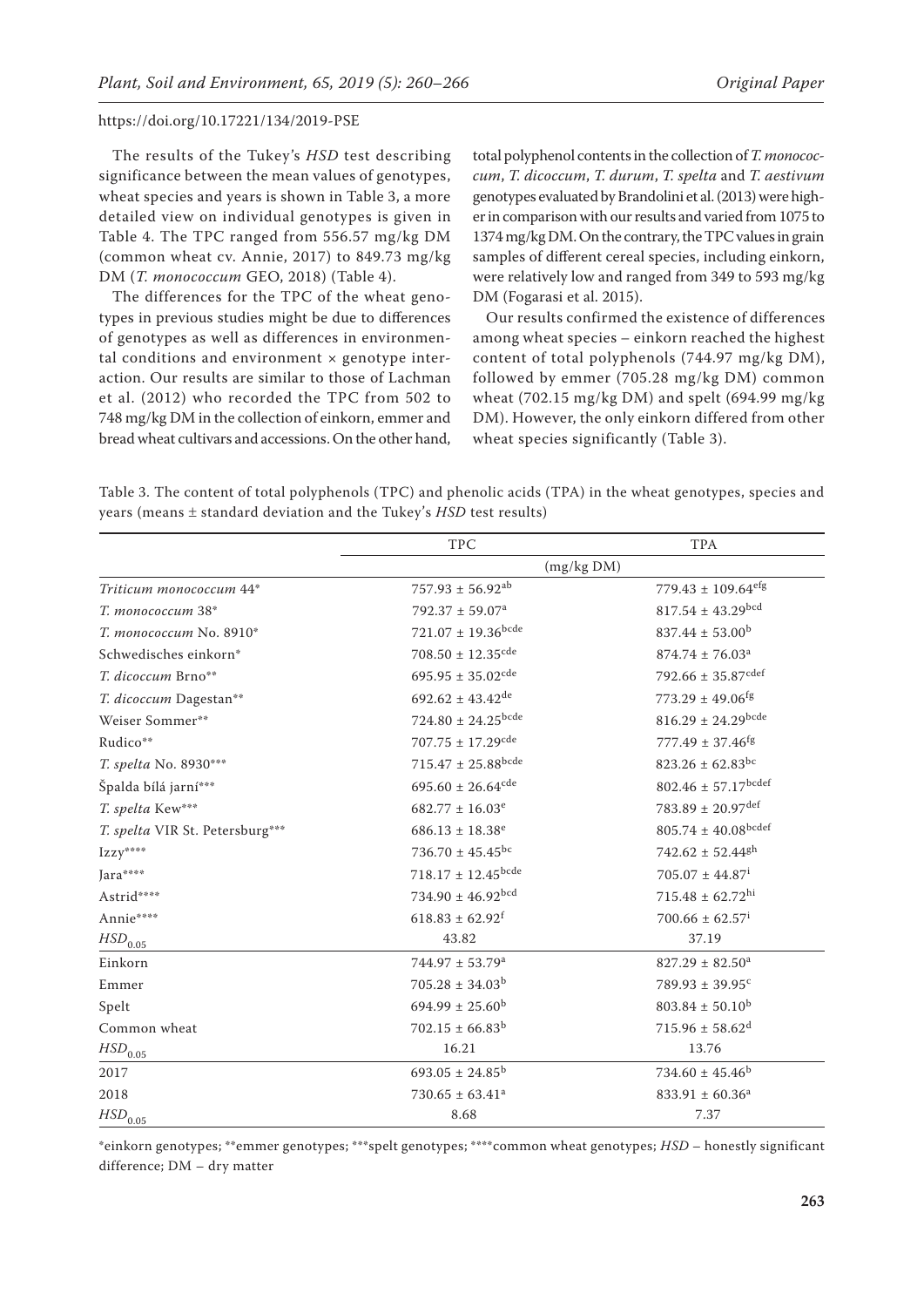| Table 4. The effect of crop year on the content of total polyphenols (TPC) and phenolic acids (TPA) in a grain |  |
|----------------------------------------------------------------------------------------------------------------|--|
| of individual wheat genotypes (means $\pm$ standard deviation and Tukey's <i>HSD</i> test results)             |  |

|                                 | Origin               | Year         | <b>TPC</b>                                                        | TPA                                                     |       | $\overline{HSD}_{0.05}$ |
|---------------------------------|----------------------|--------------|-------------------------------------------------------------------|---------------------------------------------------------|-------|-------------------------|
| Genotype                        |                      |              |                                                                   | (mg/kg DM)                                              |       | <b>TPA</b>              |
| Triticum monococcum 44          | ALB                  | 2017<br>2018 | $731.87 \pm 12.70^b$<br>$784.00 \pm 70.72$ <sup>a</sup>           | $670.29 \pm 8.96^b$<br>$888.56 \pm 11.82^a$             | 42.50 | 29.13                   |
| Т. топососсит 38                | <b>GEO</b>           | 2017<br>2018 | $735.00 \pm 19.71$ <sup>b</sup><br>$849.73 \pm 3.03^a$            | $777.05 \pm 7.83^b$<br>$858.03 \pm 20.19^a$             | 39.14 | 42.51                   |
| Т. топососсит No. 8910          | <b>DNK</b>           | 2017<br>2018 | $707.00 \pm 7.87$ <sup>a</sup><br>$735.13 \pm 17.08^a$            | $786.14 \pm 15.97^b$<br>$888.74 \pm 10.02^a$            | 36.92 | 37.01                   |
| Schwedisches einkorn            | SWE                  | 2017<br>2018 | $711.10 \pm 9.49$ <sup>a</sup><br>$705.90 \pm 14.20^a$            | $802.03 \pm 23.82^b$<br>$947.46 \pm 20.47$ <sup>a</sup> | 33.53 | 48.65                   |
| T. dicoccum Brno                | $\mathbf{CSK}$       | 2017<br>2018 | $662.37 \pm 3.39^b$<br>$729.53 \pm 13.62^a$                       | $735.66 \pm 2.19^b$<br>$849.67 \pm 5.52$ <sup>a</sup>   | 27.50 | 21.66                   |
| T. dicoccum Dagestan            | <b>RUS</b>           | 2017<br>2018 | $649.73 \pm 5.43^b$<br>$735.50 \pm 7.94^a$                        | $711.86 \pm 3.98$ <sup>b</sup><br>$834.73 \pm 7.49^a$   | 18.98 | 26.65                   |
| Weiser Sommer                   | DEU                  | 2017<br>2018 | $703.53 \pm 14.33^b$<br>$746.07 \pm 8.15^a$                       | $767.56 \pm 8.51^b$<br>$865.02 \pm 10.56^a$             | 32.37 | 26.63                   |
| Rudico                          | <b>CZE</b>           | 2017<br>2018 | $692.90 \pm 2.01^b$<br>$722.60 \pm 12.36^a$                       | $734.40 \pm 3.08^b$<br>$820.57 \pm 11.87$ <sup>a</sup>  | 24.57 | 24.08                   |
| T. spelta No. 8930              | ${\rm DNK}$          | 2017<br>2018 | $693.40 \pm 9.55^{\rm b}$<br>$737.53 \pm 16.58^a$                 | $762.15 \pm 18.59^b$<br>$884.36 \pm 9.01^a$             | 37.56 | 40.56                   |
| Špalda bílá jarní               | $\mathbf{CSK}$       | 2017<br>2018 | $677.57 \pm 21.35^b$<br>$713.63 \pm 17.70^a$                      | $746.73 \pm 4.58^{\rm b}$<br>$858.19 \pm 17.45^a$       | 31.15 | 35.42                   |
| T. spelta Kew                   | $\operatorname{GBR}$ | 2017<br>2018 | $675.03 \pm 6.11$ <sup>a</sup><br>$690.50 \pm 18.89$ <sup>a</sup> | $769.80 \pm 10.22^b$<br>$797.97 \pm 19.45^a$            | 38.98 | 31.12                   |
| T. spelta VIR<br>St. Petersburg | CSK                  | 2017<br>2018 | $676.27 \pm 8.20^a$<br>$696.00 \pm 20.33$ <sup>a</sup>            | $769.18 \pm 15.07^b$<br>$842.29 \pm 17.69$ <sup>a</sup> | 37.65 | 45.63                   |
| Izzy                            | ${\rm CZE}$          | 2017<br>2018 | $692.10 \pm 4.81^b$<br>$781.30 \pm 13.17^a$                       | $694.12 \pm 19.66^b$<br>$791.11 \pm 19.08^a$            | 27.53 | 43.79                   |
| Jara                            | $\mathbf{CSK}$       | 2017<br>2018 | $710.60 \pm 13.36^a$<br>$725.73 \pm 4.08^a$                       | $668.62 \pm 15.51^b$<br>$741.51 \pm 8.60^a$             | 27.44 | 34.81                   |
| Astrid                          | ${\rm CZE}$          | 2017<br>2018 | $689.17 \pm 3.54^b$<br>$780.63 \pm 14.40^a$                       | $679.86 \pm 18.33^b$<br>$751.10 \pm 32.11^a$            | 29.12 | 42.59                   |
| Annie                           | <b>CZE</b>           | 2017<br>2018 | $556.57 \pm 6.16^b$<br>$681.10 \pm 11.17^a$                       | $620.66 \pm 13.57^b$<br>$780.66 \pm 9.94$ <sup>a</sup>  | 25.05 | 33.03                   |

*HSD* – honestly significant difference; DM – dry matter

Our results are in agreement with those of Fogarasi et al. (2015) who observed higher TPC in einkorn compared to other wheat species. Also, the results of Şahin et al. (2017) showed that TPC of einkorn was significantly higher than TPC of bread and durum wheat. Lachman et al. (2012) recorded that the highest TPC was found for emmer genotypes, but also some einkorn and bread wheat genotypes were rich in the TPC. Similarly, Serpen et al. (2008) stated that emmer had higher TPC than einkorn and the bread wheat controls. Abdel-Aal and Rabalski (2008) reported that einkorn, emmer and spelt had similar values, significantly higher than those of bread wheat.

Significantly, the prevailing impact of weather conditions on TPC values was determined. The 2018 season was marked by similar temperatures and substantially lower precipitation during the time from heading to the grain maturity compared to 2017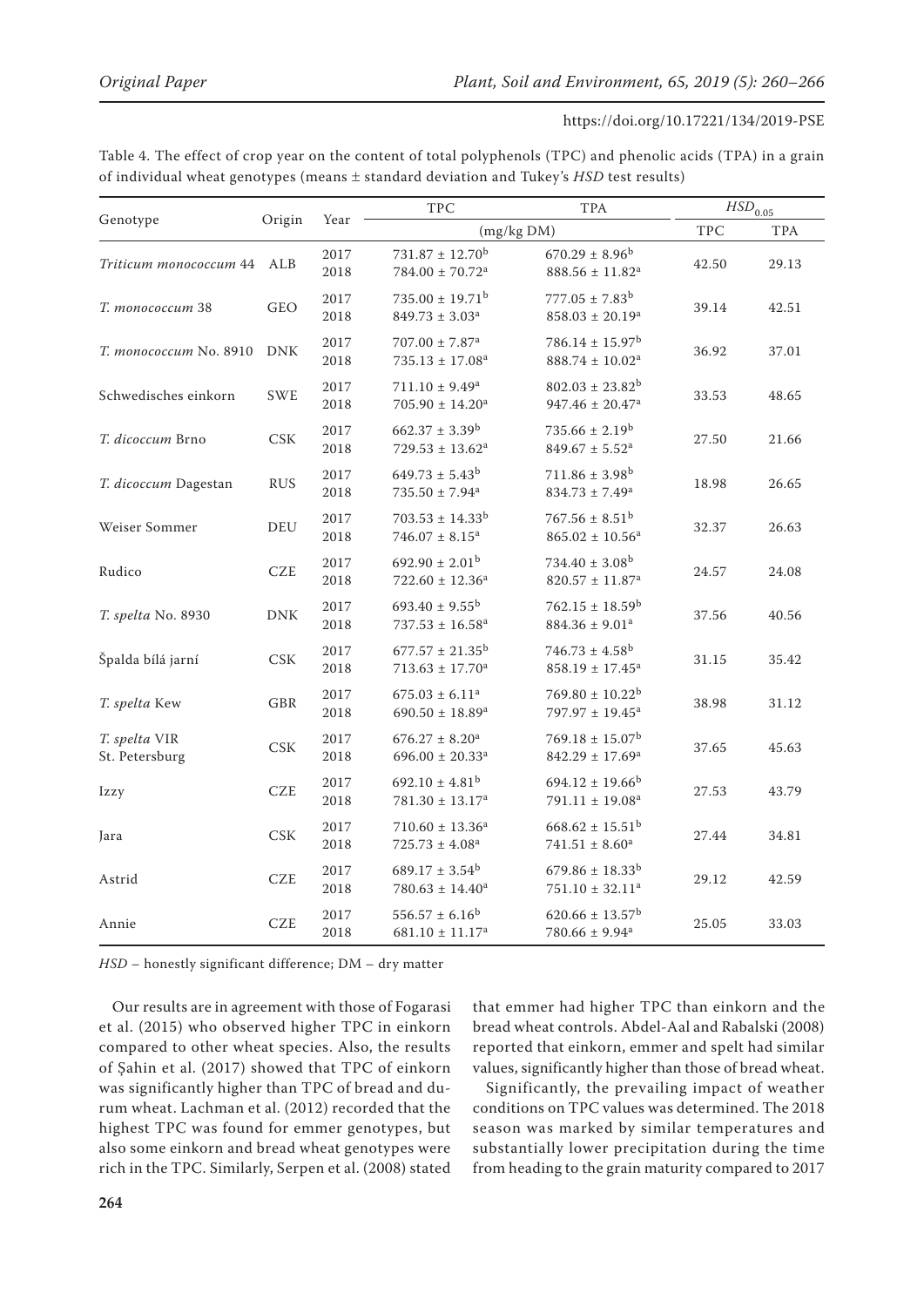(Table 1). Therefore, it could be possible to suppose that in 2018, when the TPC was significantly higher, evaluated wheat genotypes were exposed to higher weather stress. The fact that many antioxidants are produced by plants in response to abiotic stress, like water stress and heat stress, is known (Lu et al. 2015). Our results are in agreement with the findings of Lachman et al. (2012) who recorded significant changes between two cropping years in their study of emmer, einkorn and bread wheat genotypes and concluded that the superior total polyphenol contents were a consequence of lower rainfall and higher temperatures during the ripening stages of cereals. Similarly, Stracke et al. (2009) registered significant differences in TPC of the wheat grain in dependence on the year (weather conditions).

**Total phenolic acids content**. Similarly to total polyphenols content, total phenolic acids content was significantly affected by genotype, wheat species, crop year and interaction  $(G \times Y)$  (Table 2). The results confirmed a strong effect of the year (69.25%) and wheat species (28.57%), while the effect of genotype (1.23%) was relatively low, probably due to lower genotypes variability within individual wheat species; the low effect was observed in interaction G  $\times$  Y (0.95%), too.

Phenolic acids represent the most common phenolic compounds in cereal grains (Martini et al. 2015). Our results showed that TPA content was in total higher compared to the total polyphenols content and ranged from 700.66 mg/kg DM (common wheat cv. Annie) to 874.74 mg/kg DM (Schwedishes einkorn) in an average of two-year results (Table 3). In total, the lowest TPA value (620.66 mg/kg DM) was observed in cv. Annie (2017), the highest (947.46 mg/kg DM) in Schwedishes einkorn (2018) (Table 4). Brandolini et al. (2013), on the basis of their investigation of different wheat species, reported that phenolic acids (conjugated + bound fractions) content varied from 477 mg/kg DM to 687 mg/kg DM. The total content of conjugated and bound phenolic acids evaluated by Hidalgo and Brandolini (2017) in three einkorn accessions during three years ranged from 524.00 to 672.20 mg/kg DM. Li et al. (2008) recorded the highest phenolic acids content in emmer (779  $\pm$ 109 mg/kg DM), durum (699  $\pm$  51 mg/kg DM) and bread wheat (664  $\pm$  15 mg/kg DM); nevertheless, these values did not differ significantly from those of spelt (579  $\pm$  57 mg/kg DM) and einkorn (615  $\pm$ 74 mg/kg DM). The content of total phenolic acids (sum of free, conjugated and bound phenolic acids) in 10 durum wheat cultivars grown during 3 crop

years ranged from 856.6 to 1464.0 mg/kg DM (Martini et al. 2015). The method for TPA content evaluation described by Martini et al. (2015) was used in our study as well. Slightly lower TPA values of our wheat samples compared to those of Martini et al. (2015) could be probably connected with different environmental conditions as well as different wheat species and genotypes.

Our results confirmed the existence of differences among wheat species – einkorn reached the highest content of total phenolic acids (827.29 mg/kg DM), followed by spelt (803.84 mg/kg DM), emmer (789.93 mg/kg DM) and common wheat (715.96 mg/kg DM). There were significant differences among all of the wheat species (Table 3). Contradictory results related to the TPA content in different wheat species are described in different studies. Brandolini et al. (2013) reported that *T. durum* and *T*. *aestivum*, followed by *T. spelta*, *T. monococcum* and *T. dicoccum* showed the highest total phenolic acids content, while *T. turanicum* reached the lowest TPA concentration. Serpen et al. (2008) stated that emmer has more total phenolic acids than einkorn and two bread wheat controls.

Significantly prevailing impact of weather conditions on TPA was determined; higher TPA content in the very dry year 2018 was observed (Tables 3 and 4). The influence of the crop year on phenolic acids concentration has been scantily studied. A strong influence of the year on the content of phenolic acids was reported by Lachman et al. (2011) for *T. monococcum*, *T*. *dicoccum* and *T. aestivum*. Also, Stracke et al. (2009) studying the effects of two production methods (traditional and organic) for three years on the TPA content stated that the year effect was the most important.

In conclusion, the results indicate a high antioxidant potential of the hulled wheat species. Thus, they could be an opportunity for wheat breeders as well as commercial organic wheat growers. As to the stress factors, the usually decrease yield; however, on the other hand they provide opportunities for production of nutritionally profitable secondary metabolites. Therefore, further studies on these subjects need to be carried out.

#### **REFERENCES**

Abdel-Aal E.S.M., Rabalski I. (2008): Bioactive compounds and their antioxidant capacity in selected primitive and modern wheat species. Open Agriculture Journal, 2: 7–14.